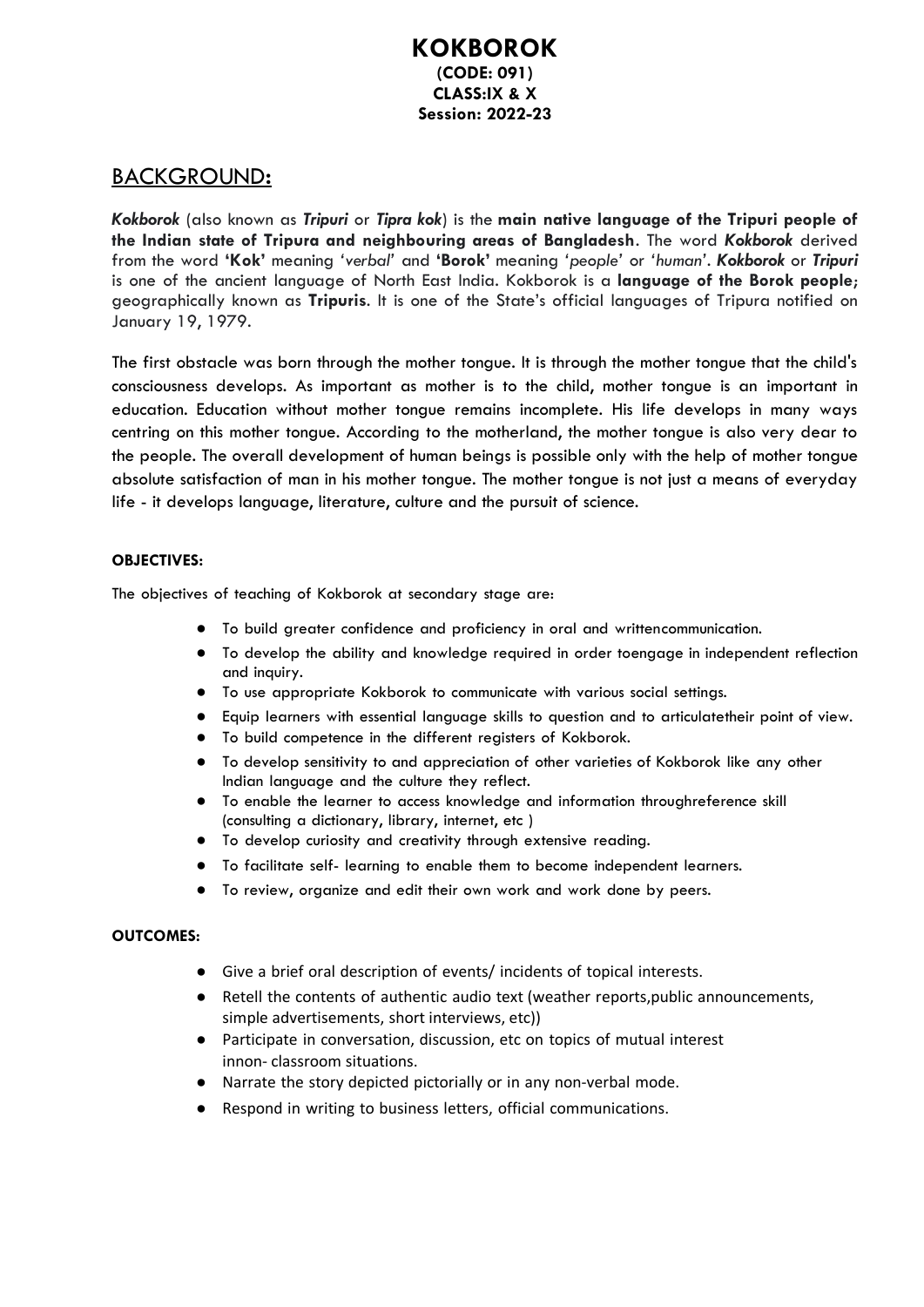# **COURSE STRUCTURE CLASS-IX (CODE: 091)**

| <b>Section</b> | <b>Details of Topic/ Chapters</b>            | <b>Total Marks</b> | <b>No. of Periods</b> |
|----------------|----------------------------------------------|--------------------|-----------------------|
| Section A      | <b>Reading Comprehension</b>                 | 15 Marks           | 32 Periods            |
| Section B      | Writing                                      | 10 Marks           | 40 Periods            |
| Section C      | Grammar                                      | 20 Marks           | 40 Periods            |
| Section D      | Literature Text book &<br>Supplementary Book | 35 Marks           | 80 Periods            |
|                | Total                                        | 80 Marks           | 192 Periods           |

# **Internal Options:**

- **Section A:** Reading: There will be no options. All direct questions.
- **Section B:** Writing part will have internal options in respect to report writing, and Notice Writing
- **Section C:** Grammar being a vast course, internal options should be given to all the students.
- **Section D**: In the textbook part, it is desired that the students shouldgo through the medieval and ancient literature. Keeping this in view prose and poetry have been selected from the prescribed textbook assigning 10 marks separately for the both part (prose and poetry). Optional questions should be set from all the chapters for convenience of the learners.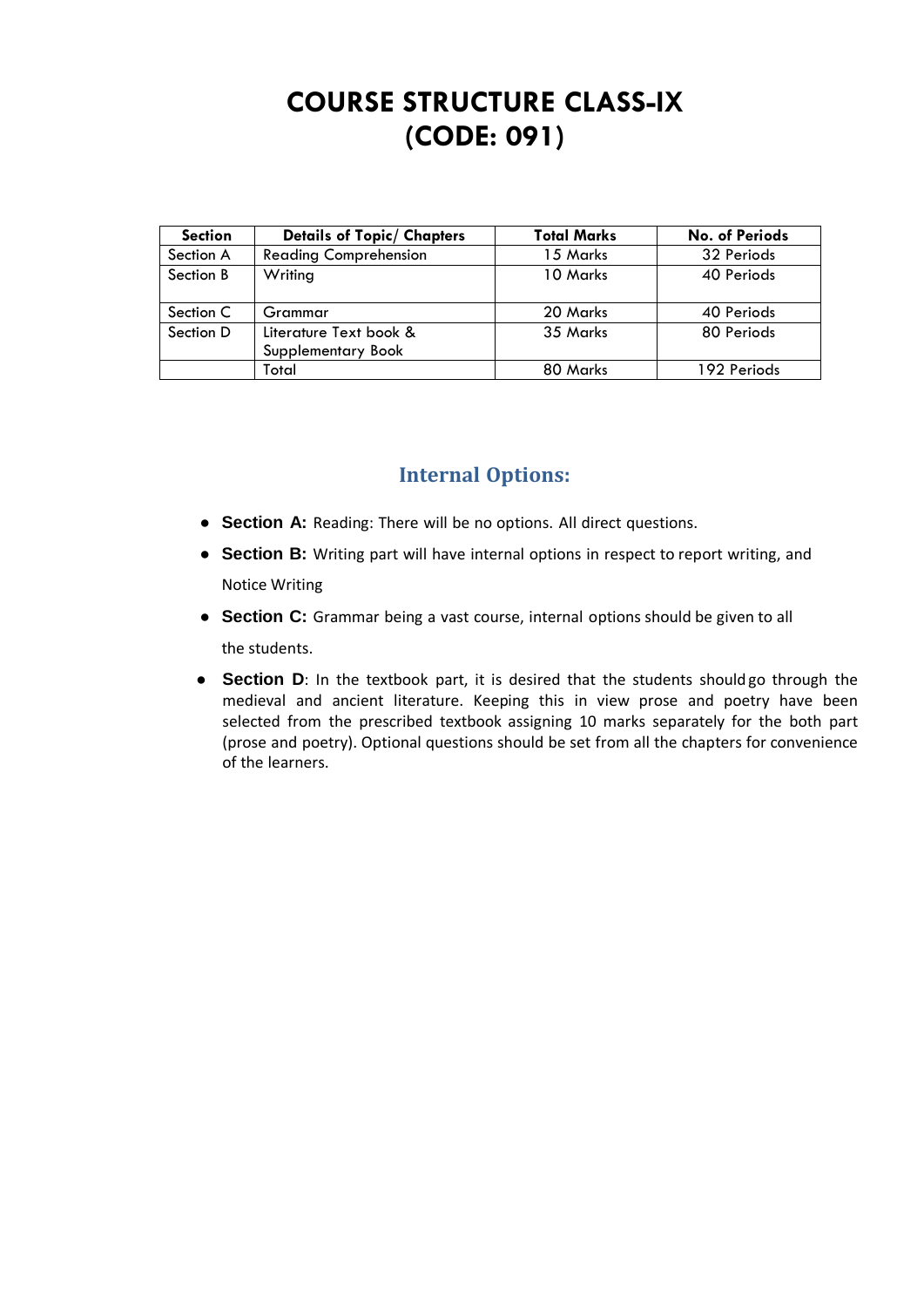### **KOKBOROK (CODE: 091) QUESTION PAPER DESIGN CLASS – IX & X (2022-23)**

|                          | Time: 3 hrs                                                                                                                                                                                                                                                                                                                                                                                                                                                                                                                    |                                                              |                                     | Max. Marks: 80                        |                                  |                |                                     |
|--------------------------|--------------------------------------------------------------------------------------------------------------------------------------------------------------------------------------------------------------------------------------------------------------------------------------------------------------------------------------------------------------------------------------------------------------------------------------------------------------------------------------------------------------------------------|--------------------------------------------------------------|-------------------------------------|---------------------------------------|----------------------------------|----------------|-------------------------------------|
| S.<br>No.                | <b>Typology of Questions</b>                                                                                                                                                                                                                                                                                                                                                                                                                                                                                                   | Very Short<br>Answer-<br>Objective<br>type (VSA) (I<br>Mark) | Short<br>Answer-I<br>(SA)<br>Marks) | Short<br>Answer-<br>II(SA)<br>(Marks) | Long<br>Answer (LA)<br>(4 Marks) | Total<br>Marks | $\frac{0}{0}$<br>Weightage(approx.) |
| $\mathbf{1}$             | <b>Remembering: Exhibit</b><br>memory of previously<br>learned material by<br>recalling facts, terms,<br>basic concepts and<br>answers.                                                                                                                                                                                                                                                                                                                                                                                        | $5x4=20$                                                     |                                     |                                       |                                  | 20             | 20%                                 |
| $\overline{2}$           | Understanding:<br>Demonstrate<br>understanding of facts<br>and ideas by<br>organizing, comparing,<br>translating,<br>interpreting, giving<br>descriptions and stating<br>main ideas                                                                                                                                                                                                                                                                                                                                            | $5x3=15$                                                     |                                     |                                       |                                  | 15             | 15%                                 |
| $\mathfrak{Z}$           | <b>Applying: Solve</b><br>problem to new<br>situations by applying<br>acquired knowledge,<br>facts, techniques and<br>rules in a different                                                                                                                                                                                                                                                                                                                                                                                     | $5x2=10$                                                     |                                     |                                       | $5x2=10$                         | 20             | 20%                                 |
| $\overline{\mathcal{A}}$ | <b>Analysing: Examine</b><br>and break information<br>into parts by<br>identifying motives or<br>causes. Make<br>inferences and find<br>evidence to support<br>generalizations.<br><b>Evaluating: Present</b><br>and defend opinions<br>by making judgements<br>about information,<br>validity of ideas, or<br>quality of work based<br>on a set of criteria.<br><b>Creating: Compile</b><br>information together in<br>a different way by<br>combining elements in<br>a new pattern or<br>proposing alternative<br>solutions. |                                                              |                                     |                                       | $5x2=10$<br>$5x3=15$             | 10<br>15       | 25%                                 |
|                          | Total                                                                                                                                                                                                                                                                                                                                                                                                                                                                                                                          | 45                                                           |                                     |                                       | 35                               | 80             | 80%                                 |

### PRESCRIBED BOOKS: (CLASS: IX)

- 1. Rwng Kwchar Kokrwbai Bwchap Published by 'Kokborok Tei Kubuni Borok Bangthaya Bosongni Kok Dagikhung'.
- 2. Supplementary Reader: Kothoma Bwsa Published by 'Kokborok Tei Kubuni Borok Bangthaya Bosongni Kok Dagimung'.
- 3. Maidamik Kokborok Kokma Tei Swimung, Published By Kokborok Tei Kubuni Bosongni Kok Dagikhung.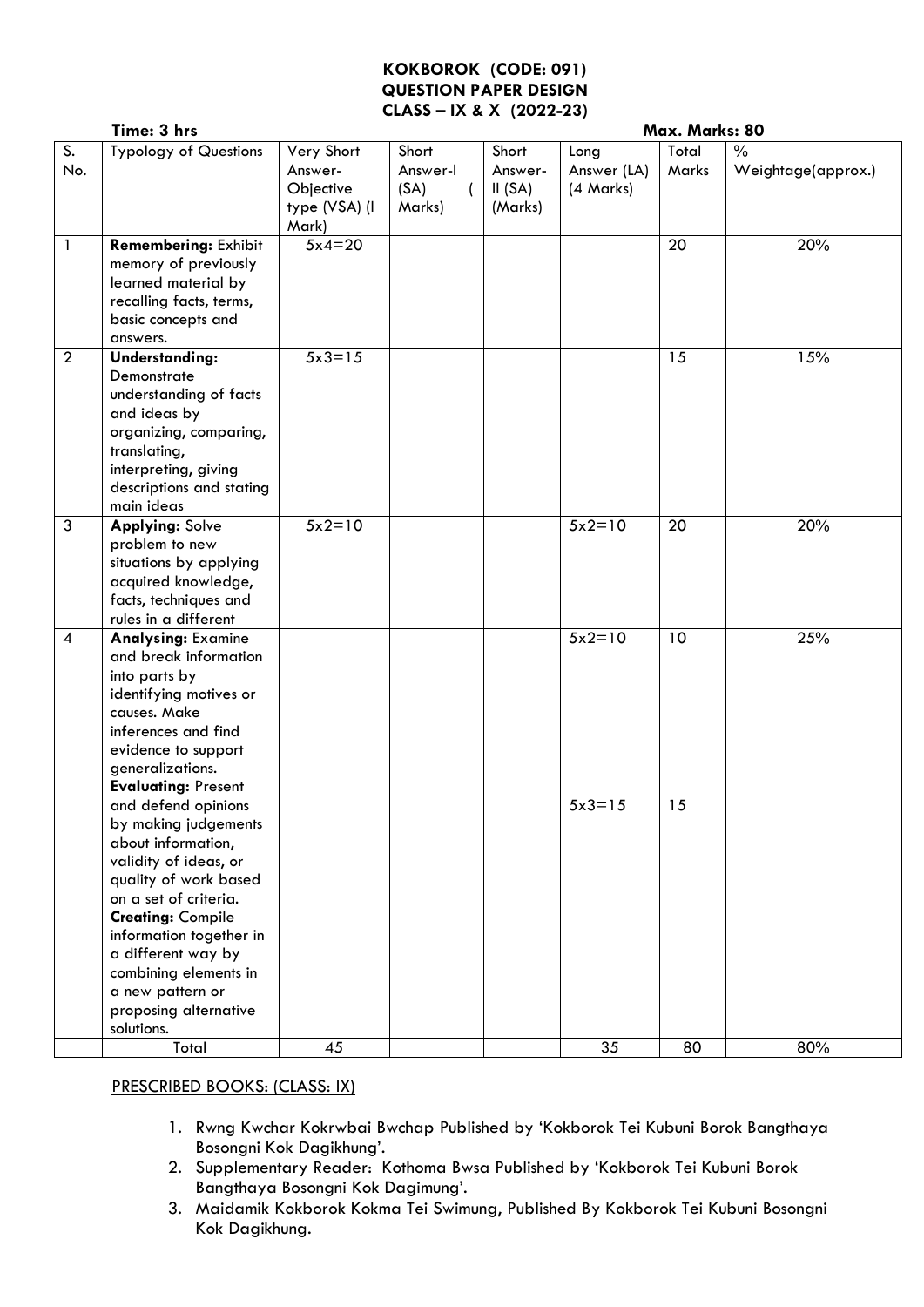# **SYLLABUS FOR KOKBOROK (CODE: 091) EXAMINATION STRUCTURE CLASS: IX**

| <b>Time: 3 Hours</b>    |                                    | <b>Total Marks: 80</b>    |                          |                  |            |
|-------------------------|------------------------------------|---------------------------|--------------------------|------------------|------------|
| <b>SECTION</b>          | <b>TOPIC</b>                       | <b>TYPES OF QUESTIONS</b> | No. Of Qs                | <b>Marks</b>     |            |
|                         | <b>Comprehension for Passage</b>   | For each passage:         |                          | QxM              |            |
|                         |                                    | 1: 4S.A.(Direct           | $\boldsymbol{4}$         | $4x1=4$          |            |
|                         | Four direct<br>$\bullet$           | questions from passage)   |                          |                  | $\sqrt{5}$ |
|                         | questions from                     | 1 S.A-(Grammar based      | 1                        | $1 \times 1 = 1$ |            |
|                         | given passage.                     | questions)                |                          |                  |            |
|                         | Fifth question should<br>$\bullet$ | 2: 4 S.A. (Direct         | $\overline{\mathcal{A}}$ | $4x1=4$          |            |
|                         | be Grammar                         | question from passage)    |                          |                  | 5          |
| A - READING             | based(Khorang                      | 1 S.A - Grammar           | 1                        | $1x1=1$          |            |
|                         | Manju(Sandhi),                     | based question)           |                          |                  |            |
|                         | Kokbwtang                          | 3: 4 S.A.(Direct          | $\boldsymbol{4}$         | $4x1=4$          |            |
|                         | swnammung(Senten                   | questions from passage)   |                          |                  | 5          |
|                         | ce making), Juda                   | 1 S.A - Grammar           | 1                        | $1x1=1$          |            |
|                         | Kokmang (                          | based questions)          |                          |                  |            |
|                         | Opposite Word)                     |                           |                          |                  | 15         |
|                         |                                    |                           |                          |                  |            |
|                         | <b>Composition:</b>                |                           |                          |                  |            |
|                         | Kokthum Swimung                    | L.A.                      | 1                        | $1x5=5$          |            |
| <b>B-WRITING SKILLS</b> | (Report Writing)                   | L.A.                      | 1                        | $1x5=5$          | 10         |
|                         | Notice Swimung<br>$\bullet$        |                           |                          |                  |            |
|                         | (Notice Writing)                   |                           |                          |                  |            |
|                         | Khorang manju<br>$\bullet$         | V.S.A.                    | 5                        | $5x1=5$          |            |
|                         |                                    |                           |                          |                  |            |
|                         | Kok Bwtangni                       | V.S.A.                    | 5                        | $5x1=5$          |            |
| <b>C- GRAMMAR</b>       | dalberem tei                       |                           |                          |                  | 20         |
|                         | swlaimung                          |                           |                          |                  |            |
|                         | Wasa<br>$\bullet$                  | V.S.A.                    | 5                        | $5x1=5$          |            |
|                         | Kok khochormung                    | V.S.A.                    | 5                        | $5x1=5$          |            |
|                         | Prose:                             |                           |                          |                  |            |
|                         | Ochai Baruani<br>1.                | <b>MCQ</b>                | 5                        | $5x1=5$          |            |
|                         | kothoma - Sunil                    |                           |                          |                  |            |
|                         | DebBarma                           | L.A.                      | $\mathbf{1}$             | $1x5=5$          |            |
|                         | Parakaklaima -<br>2.               |                           |                          | $(1+1+3)$        |            |
|                         | Sudhanwa                           |                           |                          | $)/(2+3)$        |            |
| <b>D-LITERATURE</b>     | DebBarma                           | (Reference to Context)    |                          |                  | 15         |
|                         | 3.<br>Ramkumarni Latha             |                           |                          |                  |            |
|                         | - Snehamayraoy                     | L.A. (Explanation)        | 1                        | $1x5=5$          |            |
|                         | Chowdhuri                          |                           |                          |                  |            |
|                         | Sukhini-ni Emang -<br>4.           |                           |                          |                  |            |
|                         | Rabindra Kishore                   |                           |                          |                  |            |
|                         | DebBarma                           |                           |                          |                  |            |
|                         | Poetry:                            |                           | 1                        | $1x5=5$          |            |
|                         | Nograi-<br>1.                      | L.A. (Reference to        |                          | $(1+1+3)$        |            |
|                         | Sachlang Tripura                   | Context)                  |                          | $)/(2+3)$        |            |
|                         | 2. Janga bisingni                  |                           |                          |                  |            |
|                         | Toksa - Narendra                   |                           |                          |                  |            |
|                         | DebBarma                           |                           |                          |                  | 10         |
|                         | 3. Bumuol Kholnani -               |                           |                          |                  |            |
|                         | Sefali DebBarma                    |                           |                          | $1x5=5$          |            |
|                         | 4. Rwng $-$                        |                           | $\mathbf{1}$             |                  |            |
|                         | Gupiballab Kalai                   | L.A. (Explanation)        |                          |                  |            |
|                         | Supplementary Reader:              | <b>MCQ</b>                | 5                        | $5x1=5$          |            |
|                         | 1. Biyal - Snehamoy                | L.A.                      | 1                        | $1x5=5$          |            |
|                         | Roy Chowdhuri                      |                           |                          |                  |            |
|                         | 2. KuwaiKendara-                   |                           |                          |                  | 10         |
|                         | Chandramohan                       |                           |                          |                  |            |
|                         | DebBarma                           |                           |                          |                  |            |
|                         | Literature + Supplementary         |                           |                          |                  |            |
|                         | Reader                             |                           |                          |                  | 35         |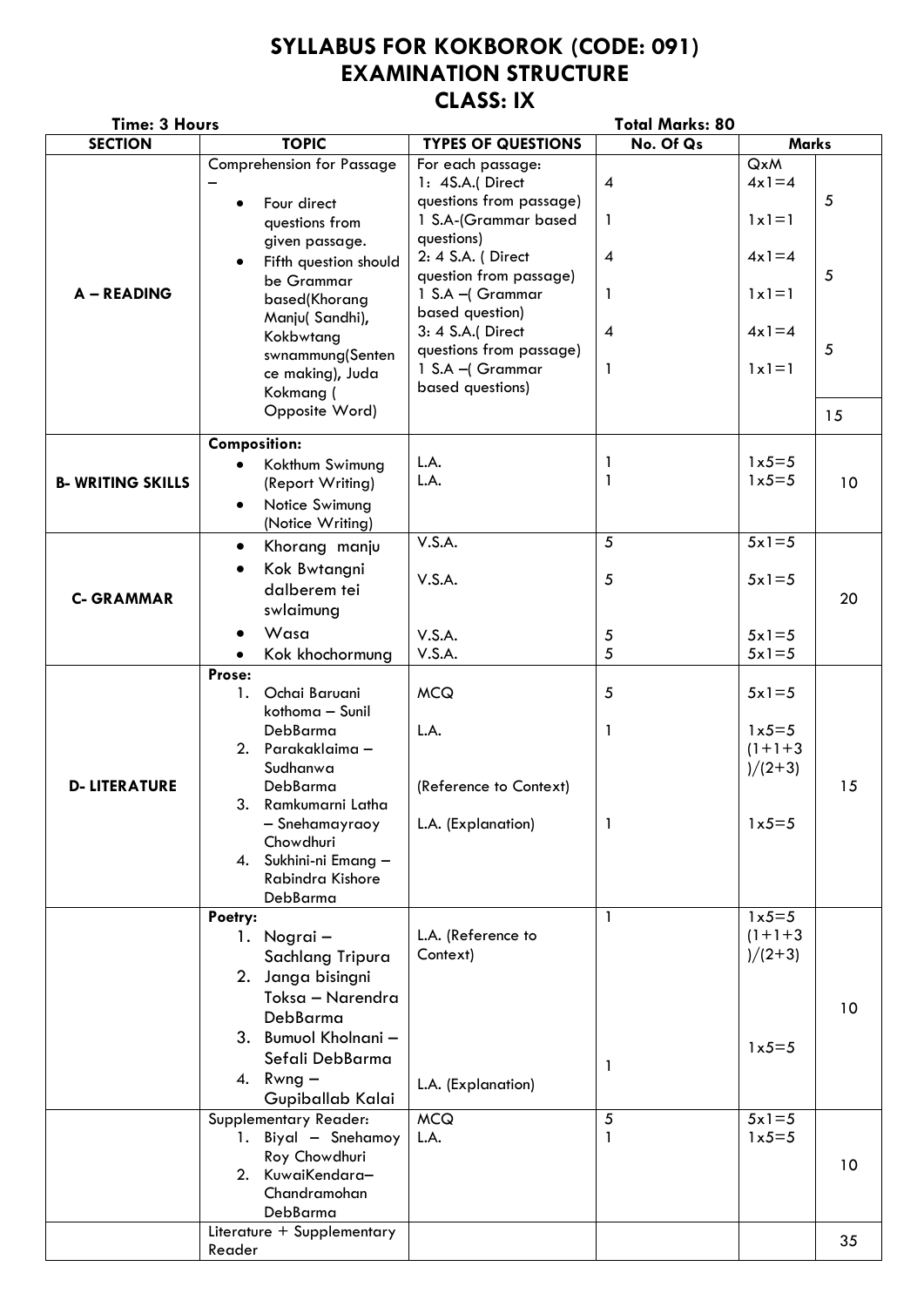Long answer (LA), short answer (SA), Very Short Answer (VSA)

### **Internal Assessment**-

- 1) Periodic Test- 10 marks
- 2) Subject Enrichment Activity- 5 marks
- **3)** Notebook keeping- 5 marks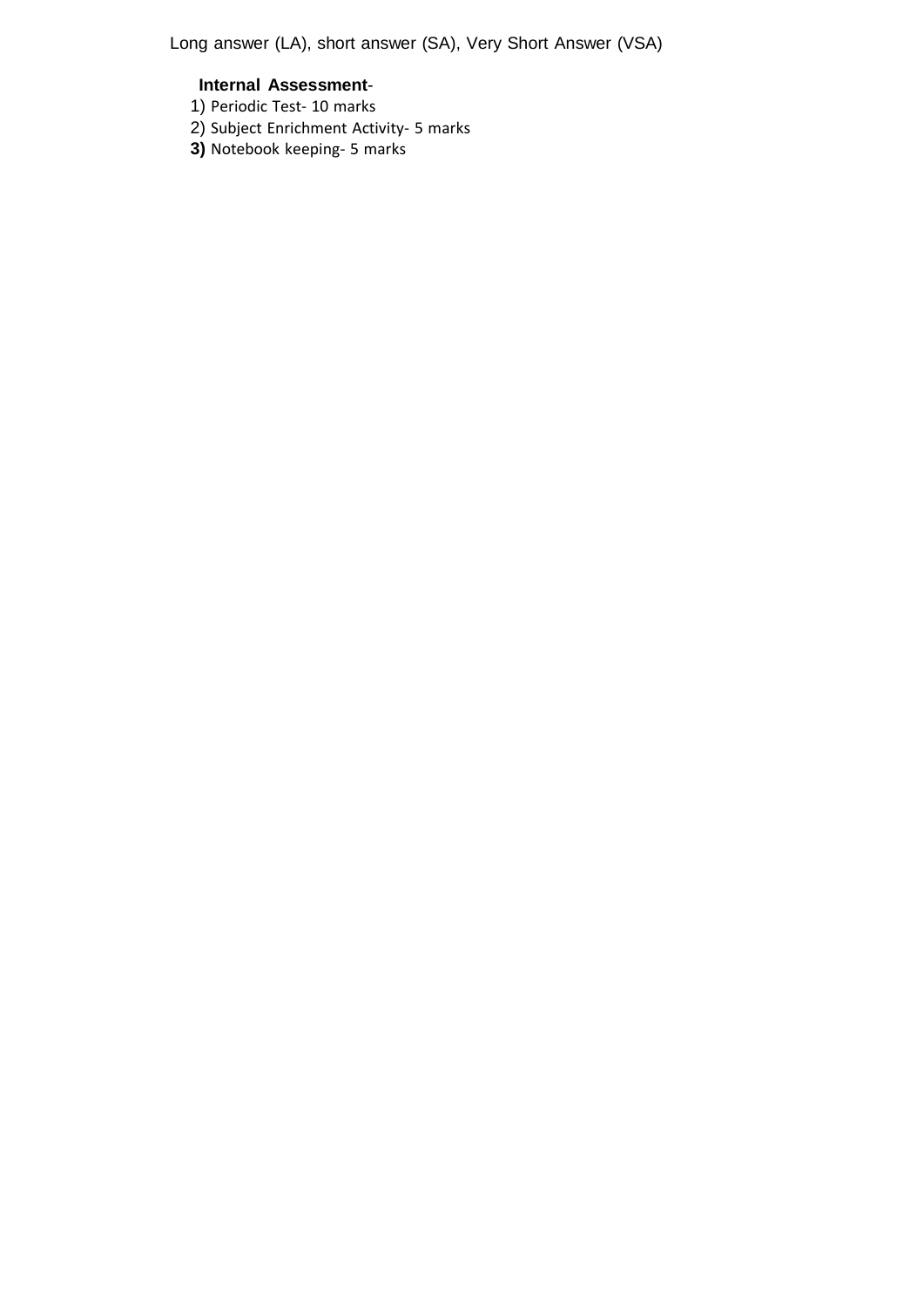# **COURSE STRUCTURE CLASS-X (CODE: 091)**

| <b>Section</b> | <b>Details of Topic/ Chapters</b>            | <b>Total Marks</b> | <b>No. of Periods</b> |
|----------------|----------------------------------------------|--------------------|-----------------------|
| Section A      | <b>Reading Comprehension</b>                 | 15 Marks           | 32 Periods            |
| Section B      | Writing                                      | 10 Marks           | 40 Periods            |
| Section C      | Grammar                                      | 20 Marks           | 40 Periods            |
| Section D      | Literature Text book &<br>Supplementary Book | 35 Marks           | 80 Periods            |
|                | Total                                        | 80 Marks           | 192 Periods           |

# **Internal Options:**

- **Section A:** Reading: There will be no options. All direct questions.
- **Section B:** Writing part will have internal options in respect to report writing, and Notice Writing
- **Section C:** Grammar being a vast course, internal options should be given to all the students.
- **Section D**: In the textbook part, it is desired that the students should go through the medieval and ancient literature. Keeping this in view prose and poetry have been selected from the prescribed textbook assigning 10 marks separately for the both part (prose and poetry). Optional questions should be set from all the chapters for convenience of the learners.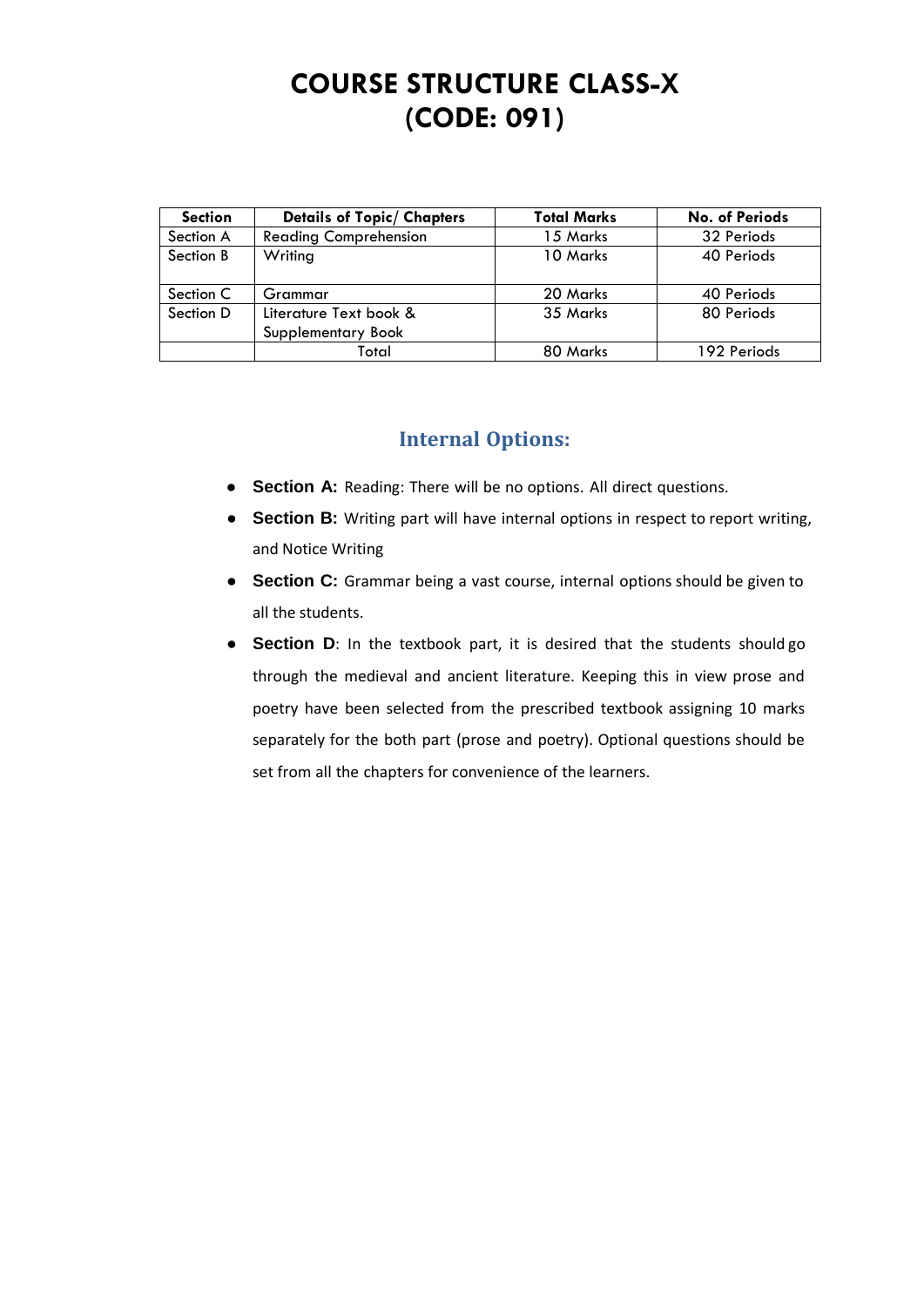## **SYLLABUS FOR KOKBOROK (CODE: 091) EXAMINATION STRUCTURE CLASS: X (2022-2023)**

|                                   | <b>Time: 3 Hours</b>                                                                                    | <b>Total Marks: 80</b>                                               |                                |                                 |              |  |  |
|-----------------------------------|---------------------------------------------------------------------------------------------------------|----------------------------------------------------------------------|--------------------------------|---------------------------------|--------------|--|--|
| <b>SECTION</b>                    | <b>TOPIC</b>                                                                                            | <b>TYPES OF</b><br>No. Of<br><b>QUESTIONS</b><br>Qs                  |                                |                                 | <b>Marks</b> |  |  |
| $A - READING$                     | Comprehension for Passage -<br>Four direct questions from<br>given passage.<br>Fifth question should be | For each passage:<br>1: 4 S.A. (Direct<br>questions from<br>passage) | 4<br>$\mathbf{1}$              | QxM<br>$4x1=4$<br>$1x1=1$       | 5            |  |  |
|                                   | Grammar based (Khorang<br>Manju), Kokbwtang<br>swnammung (Sentence                                      | 1 S.A-(Grammar<br>based questions)<br>2: 4 S.A. (Direct              | 4                              | $4x1=4$                         | 5            |  |  |
|                                   | making), Juda Kokmang<br>(Opposite Word)                                                                | question from<br>passage)                                            | $\mathbf{1}$                   | $1x1=1$                         |              |  |  |
|                                   |                                                                                                         | 1 S.A - (Grammar<br>based question)<br>3: 4 S.A. (Direct             | $\overline{4}$<br>$\mathbf{1}$ | $4x1=4$<br>$1x1=1$              | 5            |  |  |
|                                   |                                                                                                         | questions from<br>passage)<br>1 S.A - (Grammar<br>based questions)   |                                |                                 | 15           |  |  |
| <b>B-WRITING</b><br><b>SKILLS</b> | Composition:<br>Koktun Bwlai Swimung (Letter<br>Writing)<br>Kokbwkhal Swimung (Paragraph<br>Writing)    | L.A.<br>L.A.                                                         | $\mathbf{1}$<br>$\mathbf{1}$   | $1x5=5$<br>$1x5=5$              | 10           |  |  |
|                                   | Wakhwlai<br>$\bullet$<br>Kok Bwtangni da berem tei                                                      | V.S.A.                                                               | 5                              | $5x1=5$                         |              |  |  |
| C- GRAMMAR                        | swlaimung<br>Kokthai manju                                                                              | V.S.A.                                                               | 5                              | $5x1=5$                         | 20           |  |  |
|                                   | <b>Kok Biphiring</b>                                                                                    | V.S.A.                                                               | 5                              | $5x1=5$                         |              |  |  |
|                                   |                                                                                                         | V.S.A.                                                               | 5                              | $5x1=5$                         |              |  |  |
|                                   | Prose:<br>Jana Shikkha Samitini Sal-<br>1.<br>Dasharath Dev                                             | <b>MCQ</b>                                                           | 5                              | $5x1=5$                         |              |  |  |
|                                   | 2. Rwthai Manthai -<br>Rabindranath Tagore                                                              | L.A.                                                                 | $\mathbf{1}$                   | $1x5=5$<br>$(1+1+3)$            | 15           |  |  |
|                                   | 3. Sachwlangni Emang -<br>Narendra DEbBarma                                                             | (Reference to<br>Context)                                            | $(2+3)$<br>$1x5=5$             |                                 |              |  |  |
|                                   | 4. Wansokma – Haripada<br>DebBarma                                                                      | L.A. (Explanation)                                                   | $\mathbf{1}$                   |                                 |              |  |  |
| D-<br><b>LITERATURE</b>           | Poetry:<br>1. Hani Kothomarog - Budurai<br>DebBarma<br>2. Tai Mwnak Kokthaini                           | L.A. (Reference to<br>Context)                                       | $\mathbf{1}$                   | $1x5=5$<br>$(1+1+3)$<br>$(2+3)$ |              |  |  |
|                                   | Khumtang - Sudhanya Tripura<br>3. Ma ni Kokchwlwi Pinanw                                                |                                                                      |                                |                                 | 10           |  |  |
|                                   | Chwng - Kamalia DebBarma<br>4. Thinang - Sukanta<br>Bhattacharja                                        | L.A. (Explanation)                                                   | 1                              | $1x5=5$                         |              |  |  |
|                                   | Supplementary Reader:<br>1. Mairungtwi<br>bai<br>Sipingtwi-<br>Jashuda Reang                            | <b>MCQ</b><br>L.A.                                                   | 5<br>1                         | $5x1=5$<br>$1x5=5$              | 10           |  |  |
|                                   | 2. Sir Ram Bahadur - Shyamlal<br>DebBarma                                                               |                                                                      |                                |                                 |              |  |  |
|                                   | Literature + Supplementary Reader                                                                       |                                                                      |                                |                                 | 35           |  |  |